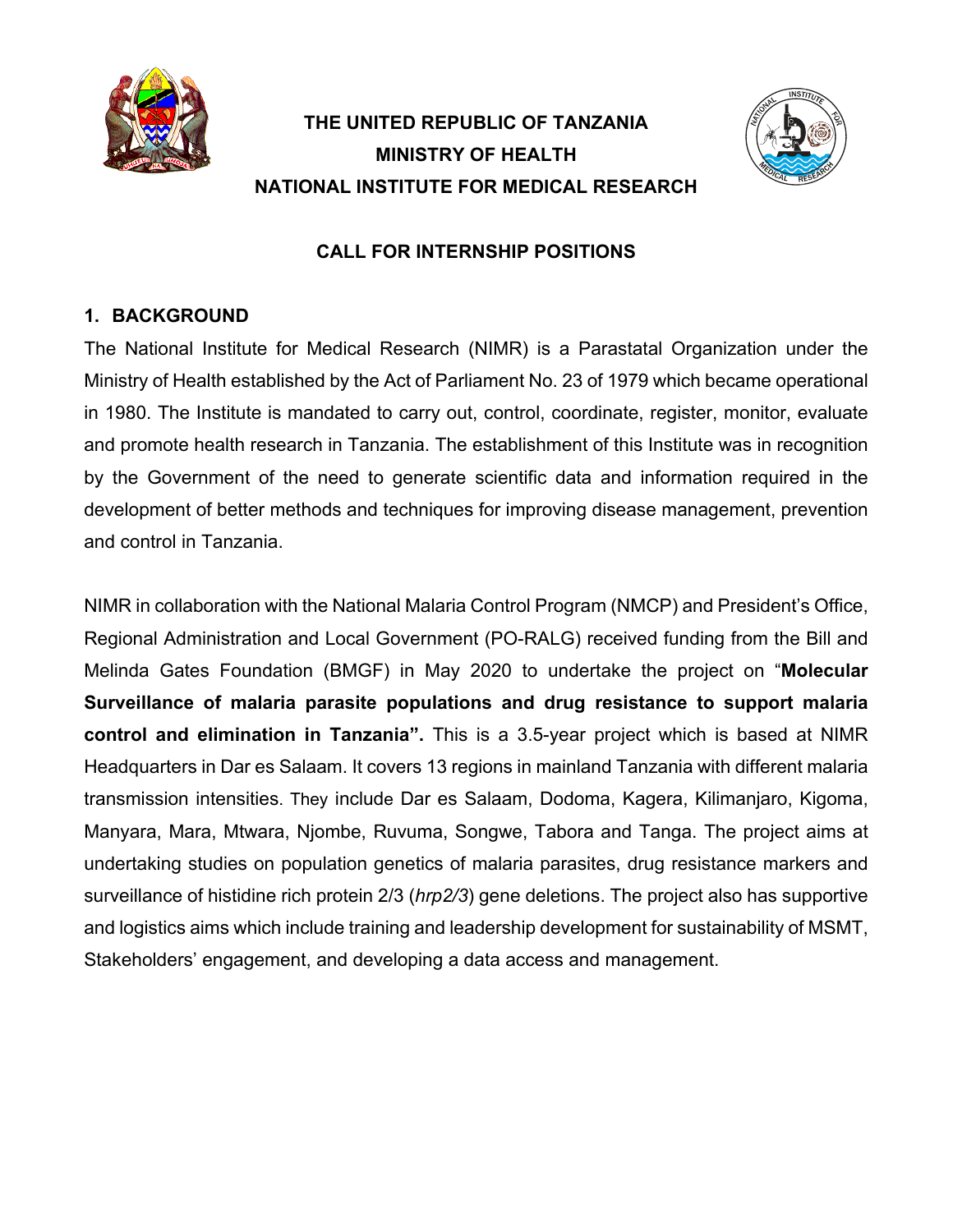## **POSTS: INTERNSHIP AS LABORATORY SCIENTISTS (4 positions)**

## **JOB SUMMARY**

The main role of the internship as Laboratory scientists will be to undertake training for performing routine and specialized tasks related to the execution of laboratory procedures for the project. The positions entail working under the supervision of experienced laboratory scientist and researchers in the provision of technical support and advice related to sample collection, processing, analysis and storage in accordance with the requirements of Good Clinical Laboratory Practices (GCLP) and Standard Operating Procedures (SOPs) together with agreed professional and project standards and guidelines.

## **QUALIFICATIONS AND EXPERIENCE**

- Bachelor's degree in Laboratory Sciences or Molecular Biology and Biotechnology from a recognized university and attained in the past three years.
- Applicants should have good theoretical and practical knowledge of different molecular biology techniques. Good working skills in genomics and/or bioinformatics will be an added advantage
- Demonstration of practical and technical abilities to collect and, process research samples, analyze and report test results will be an added advantage.
- Applicants should have complex problem-solving skills, decision-making, critical thinking, time-management, and team working skills.
- Applicants must have the ability to work well under full supervision but demonstrate and an ability to move to partial or no supervision, good verbal, and written communication skills.

## **DUTIES AND RESPONSIBILITIES**

Successful candidates will get training and work under the supervision of experienced laboratory scientists and researchers in performing the following duties and responsibilities.

- Train in sample collection, processing, and analysis in accordance with the needs of the project and routine in/outpatient specimens
- Training in preventive maintenance of laboratory equipment to ensure procedure is carried out as planned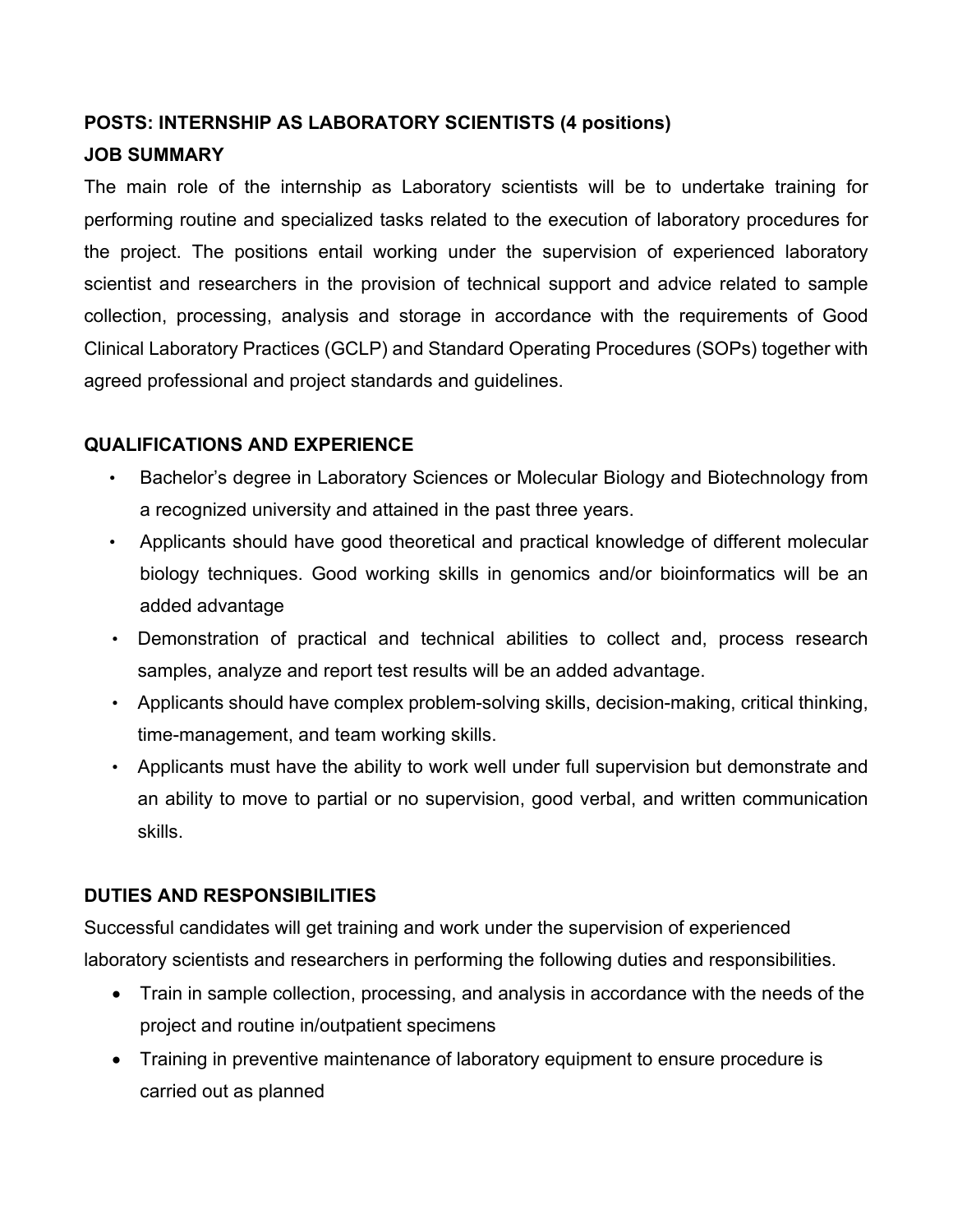- Take part in activities that will ensure all specimens delivered to the laboratory are processed and all test results are recorded according to SOPs
- Under the supervision of senior staff to ensure storage and location of records of specimens are conducted in accordance with SOPs
- Take part planning and performing routine and specialized technical procedures required by the project including troubleshooting and resolving technical problems
- Assist in maintaining standards and cleanliness of laboratory equipment in accordance with engineer's advice, guidelines, and equipment's manual
- Take part in activities that will ensure effective communication with project, hospital staff and field teams so as to get all the collected information for laboratory records
- Participate in quality control programs as required by GCLP to ensure reliability of testing procedures, proper function of laboratory equipment and compliance with relevant regulations
- Assist the laboratory team in complying with internal and external regulatory authorities by adhering to quality controls, health and safety and inspection control practices
- Be able to work on-call duties when required to do so.
- Performing any other duties as may be assigned by the Project Principal Investigator and other superiors of NIMR

#### **3. REMUNERATION AND DURATION OF THE INTERNSHIP**

Successful applicants will receive free training and are therefore expected to cover their living and other expenses during the duration of the training. The appointment will be for a period of six months which can be extended only once based on the performance and availability of positions.

#### **4. MODE OF APPLICATION**

Application letters should be accompanied by Curriculum vitae, certified copies of academic qualifications and other relevant certificates together with the names and addresses of at least three reputable referees, phone numbers and valid e-mail address. **The closing date is 19th April 2022** Only Shortlisted applicants will be contacted. Applications should be addressed to the address below.